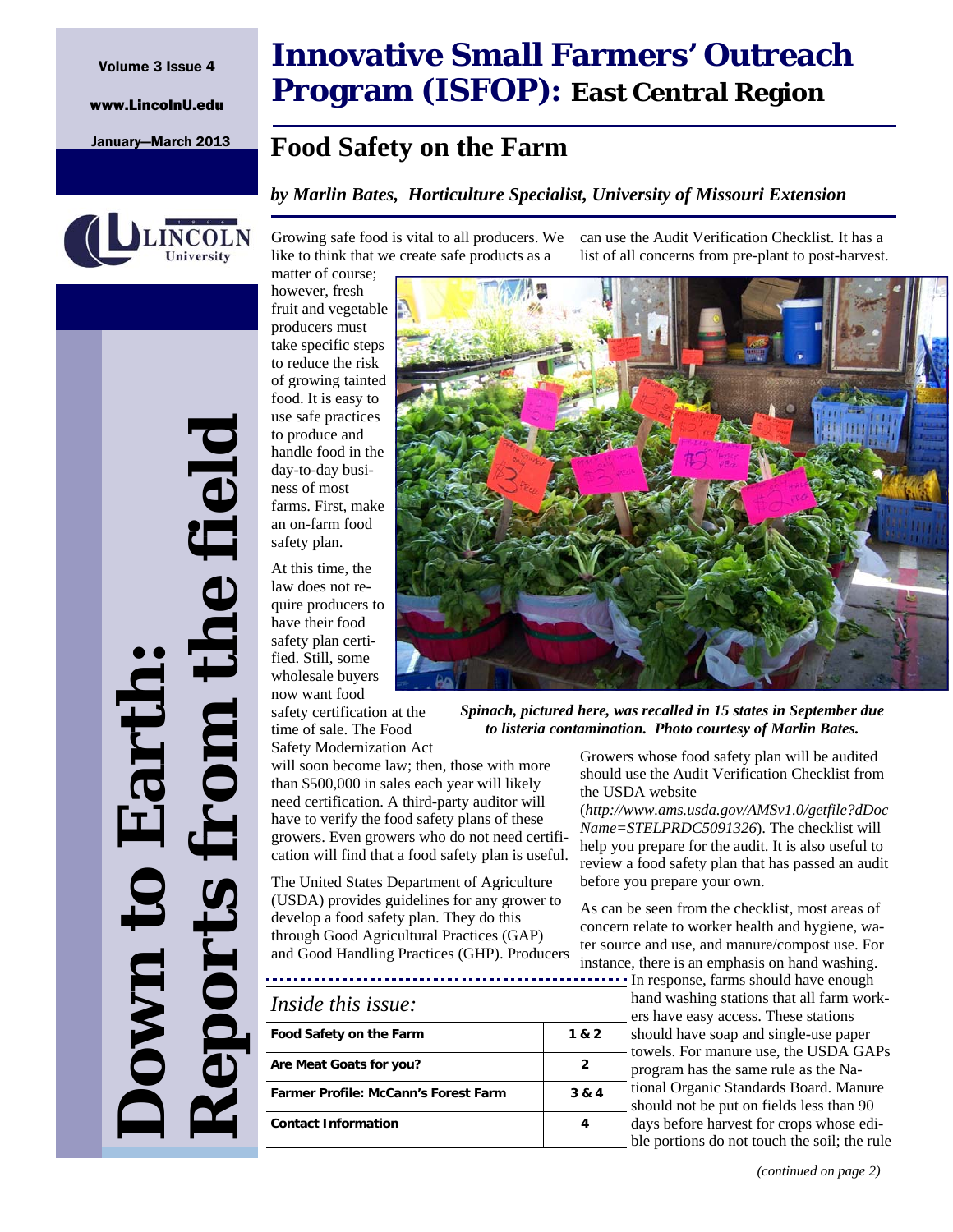## **Food Safety on the Farm** *(cont'd from page 1)*

is 120 days before harvest for crops whose edible portions touch the soil. There are other areas of concern, each with suggested steps to enhance food safety.

Certification is only one way of keeping the food supply safer. Even producers who do not plan to have their food certified should learn about how critical areas of their production system could increase the chance of microbial (for example, bacterial) contamination. In this way, they can take steps to reduce the risks.

There are a number of audits to choose from. If wholesale buyers request certification, they may state which audit is used. The USDA worked with many audit verification providers to make procedures similar. It has also created the Produce GAPs Harmonized Audit Food Safety Standard Audit, a newer form of the first GAPs Protocol.

For any audit, keeping good records is key. There are many resources to help organize the needed documentation; there are also ways to streamline the process of preparing for an audit. The National GAPs program can be found online at http://www.gaps.cornell.edu/. There, producers can see guides on food safety topics. They can also find self-assessment workbooks with best practices, training videos for farm employees and signs to post on farms.

Consumers are always mindful of food

safety concerns. Today, more produce buyers want a way to verify food safety. Now is the best time to prepare for this audit process.

As a rule, audits must be done while the crop is in the ground. That makes the winter months the best time to do much of the work leading up to the audit. If you would like to start a food safety plan on your farm, get help from an extension expert. You can also attend workshops that help you create an on-farm food safety plan.

To learn more about the USDA Good Agricultural/Handling Practices program, visit their website at: http:// www.ams.usda.gov.

# **Are Meat Goats for You?**

 *By Janet Hurst*

As the number of small farms grows, it is worth considering new products. Look for open slots in the market and places where demand is unfulfilled. You can also find specialty markets, where there are opportunities to sell your product. One such option, suitable to any sized farm, is raising goats for meat.

Demand for goat meat is on the rise. This is due to a rise in the US population and changes in its cultural diversity. Goat is the preferred meat for many holiday and cultural feasts. Certain goat breeds are best suited for producing meat. Boers (rhymes with "cores") are probably the most wellknown breed grown for meat. They originated in South Africa. These animals are easily recognized with a unique coloring; they have a nearly all-white body with a red, brown or black head. Boer goats have a good rate of weight gain and great carcass quality. The highest demand in the meat market is for the kid stock, weighing in at about 50-80 pounds. Most buyers and those that process the goats prefer an unaltered male with horns intact. But buyers have their own set of standards for what is desirable when buying an animal. For this reason, it is important to learn these standards before entering into production so that buyers will be satisfied.

There are many other meat goat breeds. Spanish meat goats were imported to the United States by early American settlers.

Tennessee meat goats are often called "fainting goats" because their muscles

seize when they are startled. When this happens, the goats literally topple over until their muscles relax. The New Zealand Kiko goat is also known as a hardy meat animal. This breed is often smaller boned but usually has a higher muscle-to-bone ratio than Boers. Savanna goats are becoming more popular. They are similar in stature to Boers and have a larger body frame than the Kiko.

With all animals, especially with goats, fencing is a key concern. Make sure to have fence installed before bringing home the first animal. Goats are inquisitive animals, so fencing is essential. As with their dairy goat cousins, parasite management is also important in order to establish a healthy herd. Speak to your local veterinar-



ian, and ask for ways to manage parasites. Also, observe your animals daily to detect signs of illness or other problems before anything serious occurs.

Goats need proper nutrition. One myth of goat keeping is that these animals can survive without good quality feed. To gain weight and maintain overall good health, nutritious food must be available.

Before you begin goat production, talk to your local veterinarian or area goat specialist to learn how to maintain your animals. As with any new endeavor, time spent in planning will pay off.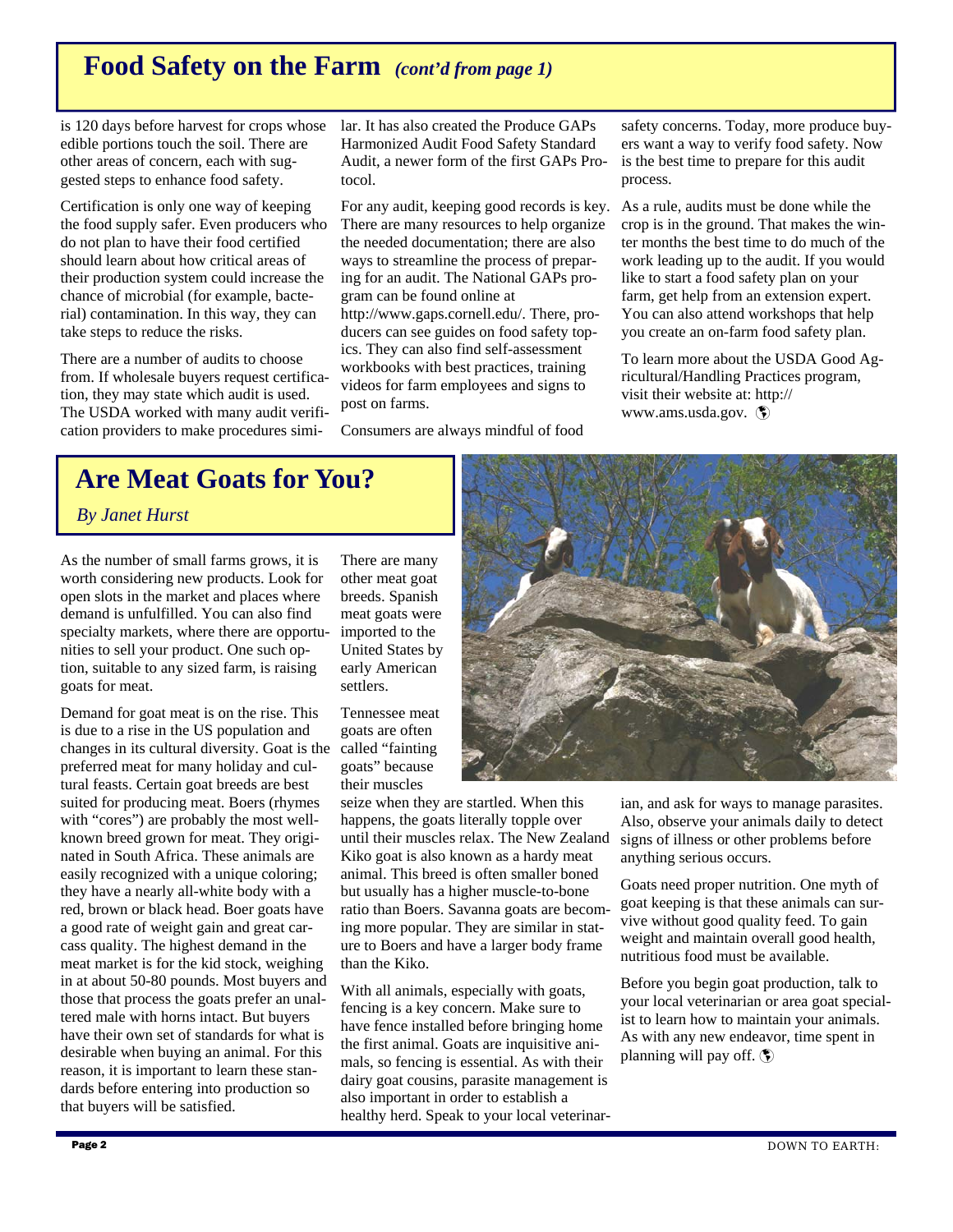## **Farmer Profile: McCann's Forest Farm**

### *By David Price*

Dick and Sharon McCann are not the norm (ISFOP). Their Farm Outreach Worker when it comes to farmers. Their sixty-acre farm is nothing folks picture when they think of a Midwestern farm. There are no barns, bins, cattle, or crop fields that are common in rural Lincoln County, Mis-

(FOW) introduced the McCanns to more experienced growers, who have willingly shared production and marketing tips. The McCanns were then able to map out a marketing plan involving the direct sale of



*Dick, Sharon and son James at market selling their mushrooms.* 

souri. Instead, the McCanns make a living under the canopy of a hardwood forest. They cut firewood, operate a custom sawmill, and grow shiitake mushrooms.

The firewood business and sawmill are successful; however, the shiitake mushrooms are the centerpiece of the McCann's business. According to Sharon, "The mushrooms generate the most excitement amongst our customers. Although there is a practical need for our other products, people can't eat firewood or milled lumber!" She adds, "Besides being good to eat, people are finding out that shiitake mushrooms are an excellent source of protein, vitamins and minerals. Shiitakes are known to be both low in fat and calories, while also being proven cholesterol reducers."

Since 2009, the McCanns have toyed with the idea of mushroom production. But it wasn't until the spring of 2010 that their idea took hold. An eight-week Grow Your Farm course in Warrenton, Missouri, helped them realize their dream. Along the way, they were aided by the Innovative Small Farmers' Outreach Program

White oak logs that are four to six inches in diameter are cut into 40-inch lengths. Once they are cut, the McCanns insert a commercial spawn into each log. This is called "inoculating the log." Spawn is a prepared substance that contains mycelium (pronounced my-sa-lee-um), the plant part that produces mushrooms. It is inserted into pre-drilled holes which are one-half inch deep. Each 40-inch log has about 50

used for milling and/or firewood.

pre-drilled holes. After the spawn is placed into each hole (with a tool specially made for this purpose), the hole is capped with hot wax. The wax protects the spawn from foreign fungi and keeps moisture within the log.

Next, the logs are stacked to allow the mycelium to run up and down the length of each piece of wood. The McCanns have two methods for stacking the logs. Some

of the logs are stacked using a lean-to stacking design; others lie on top of one another in a criss-cross fashion. Each stack is covered with burlap to keep the inside of the logs moist. Just like soil in a garden, the logs need to be damp because the mycelium requires water to take up the nutrients it needs to produce fruit. This is why the McCanns have draped a complex "greenhouse style" watering system over the stacked logs.

Typically, it will take one year for mushrooms to surface on the inoculated logs. At that time, the logs are moved from the "staging stack" to a soaking tub. There they are submerged in a water bath for twenty-four hours. This process makes it more likely that each log will support quality mushroom growth. After the water bath, the logs are moved to the farm's fruiting rack, located in an 18-foot x 40 foot hoop house. The low-cost hoop house, which Dick constructed after attending a Lincoln University Cooperative Extension (LUCE) hoop house construction workshop, provides the ideal climate for fruiting mushrooms.

As soon as the mushrooms have opened, the McCanns twist the stems off each log. They bag the harvested mushrooms and refrigerate them. Each Saturday morning, Dick and Sharon sell these fresh woodland delicacies at the O'Fallon Farmers' and Artisans' Market in Lake St. Louis, Missouri.

*(continued on page 4)* 



*Fruiting logs within the McCann's high tunnel.*